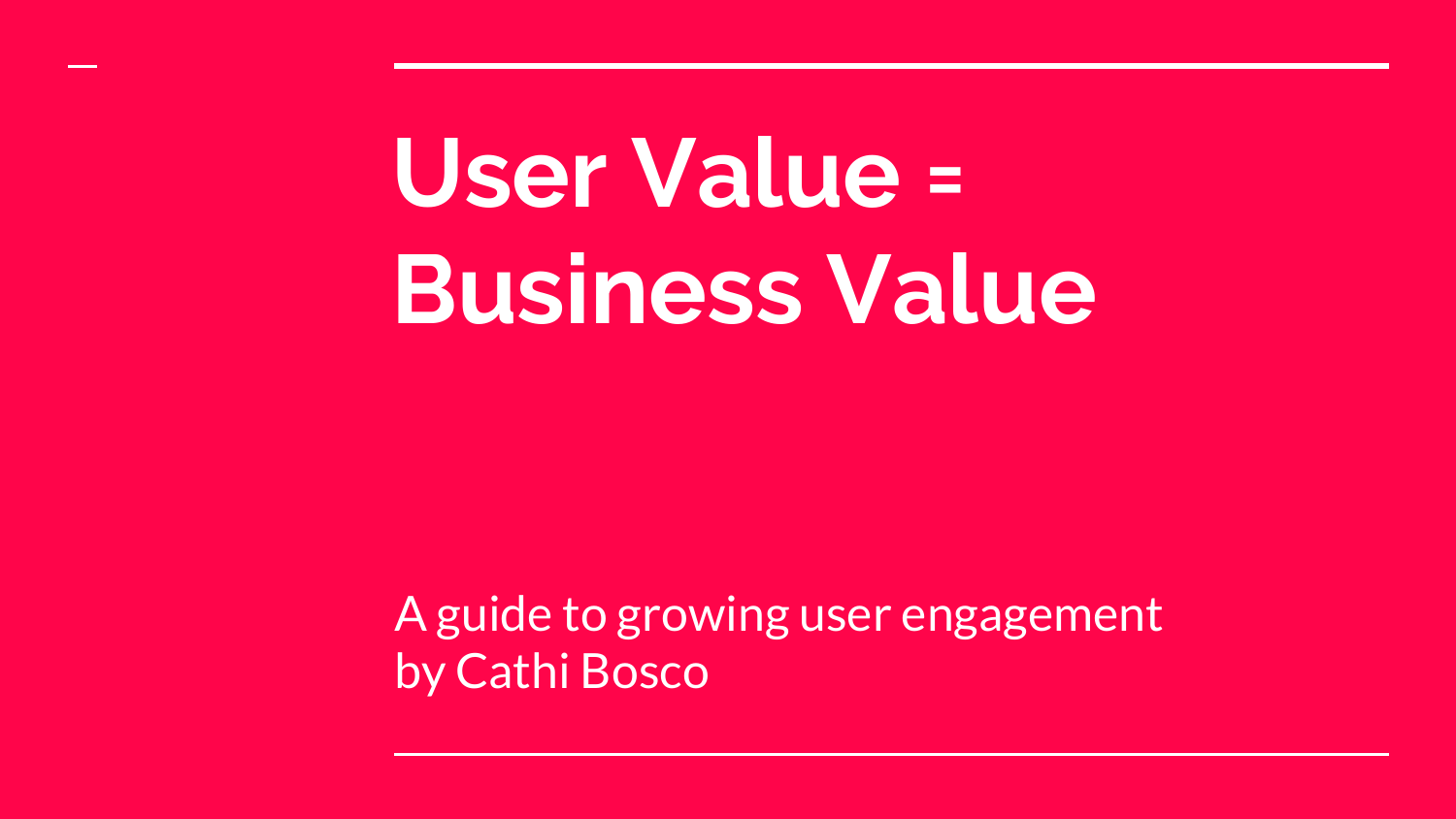### **Why WordPress?**

- Content Management System CMS
- The Four Freedoms (open source)
- 15 years young!
- Usability & Accessibility Standards
- Powers ⅓ of the entire internet

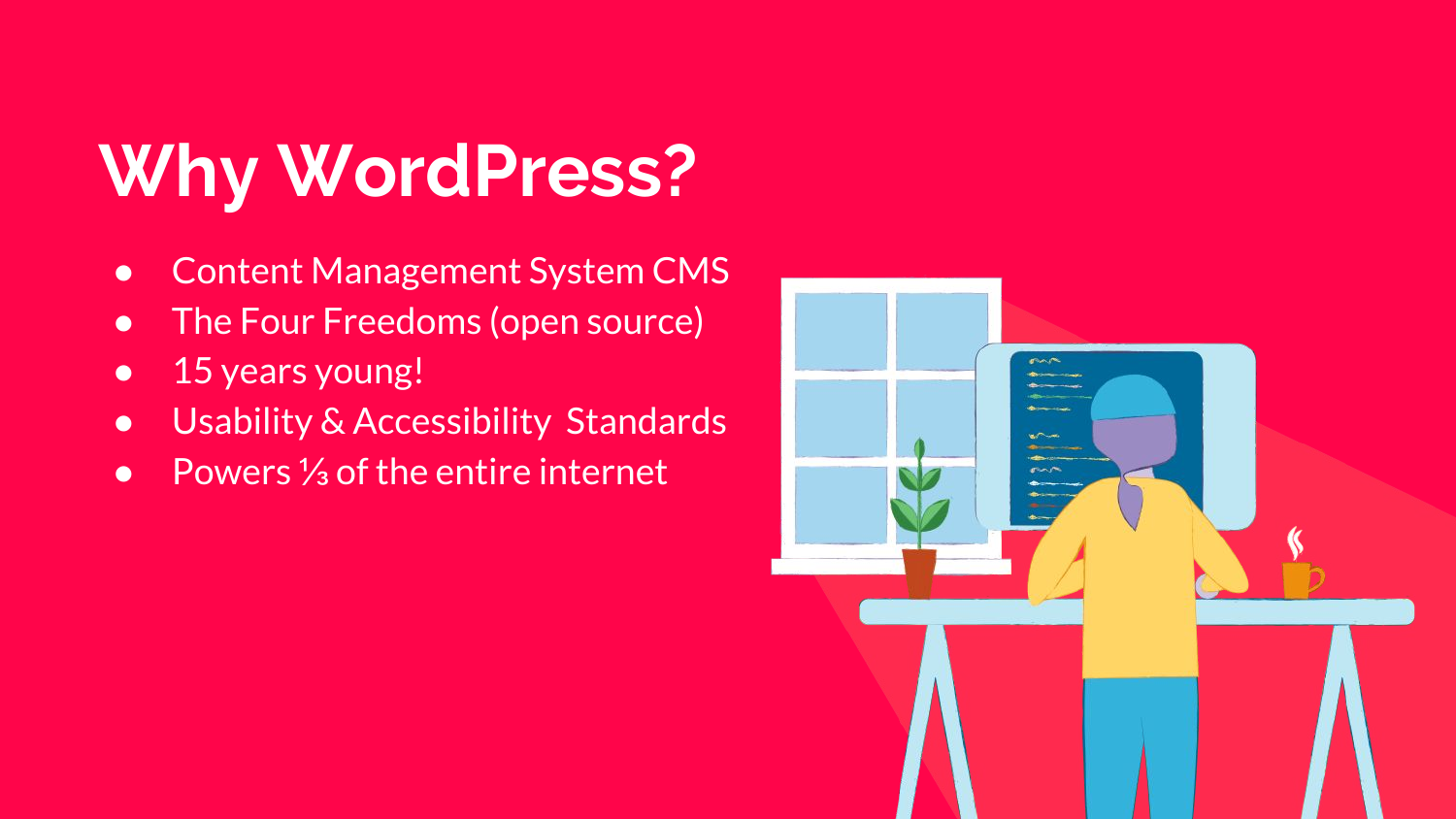### **Survey time!**

**How long have you been using WordPress?**

1 -2 years

3-5 years

Longer - I am a dinosaur!

**Business • Membership Site E-commerce • Blogging Portfolio • Education • Non-profit Brochure Site • Portfolio**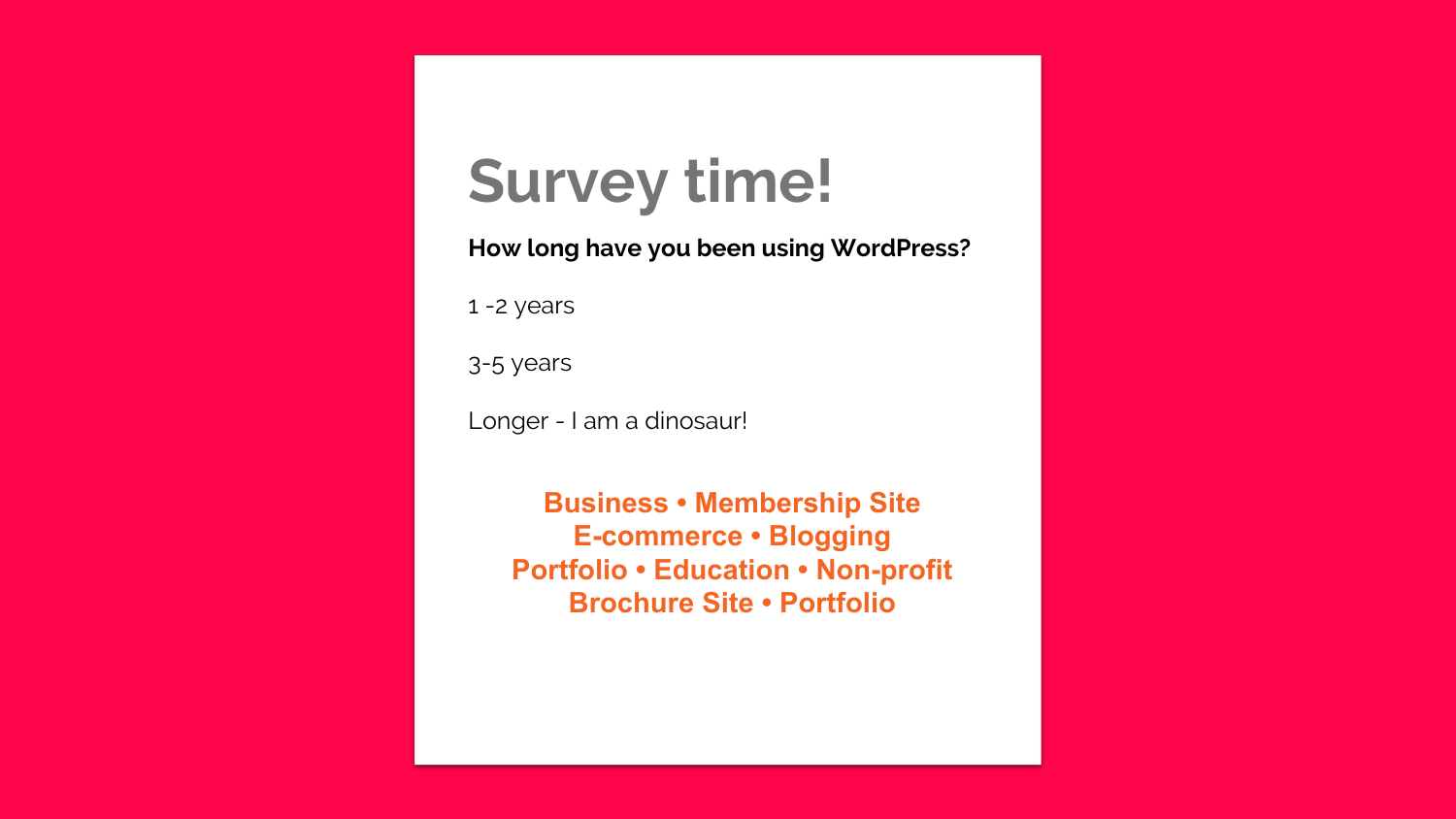I want to empower you, your work, and your community. Let's expand our worlds!

- ➔ **Mapping it out** Blueprint for understanding
- ➔ **Real Resources** Plugins, themes and functions
- ➔ **SEO tips & methods** Searchable sites!
- ➔ **Identify your Audience** Realistic expectations and what is ahead in 2019 for us!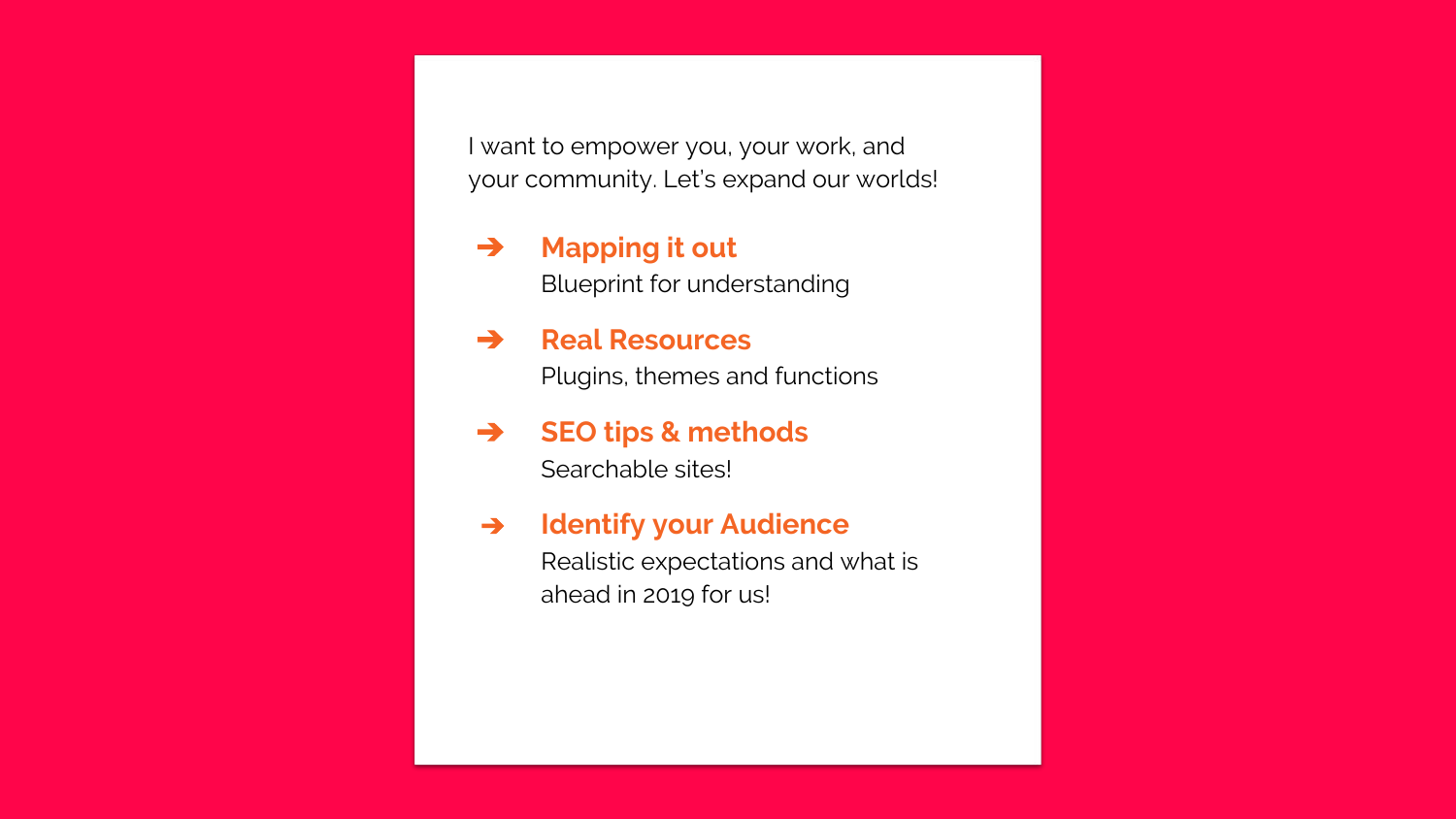# **My journey...**

**Twitter: @BeTheBreeze UX Architect XWP Co-Founder SaaS DocsWithApps.com C & D Studios**

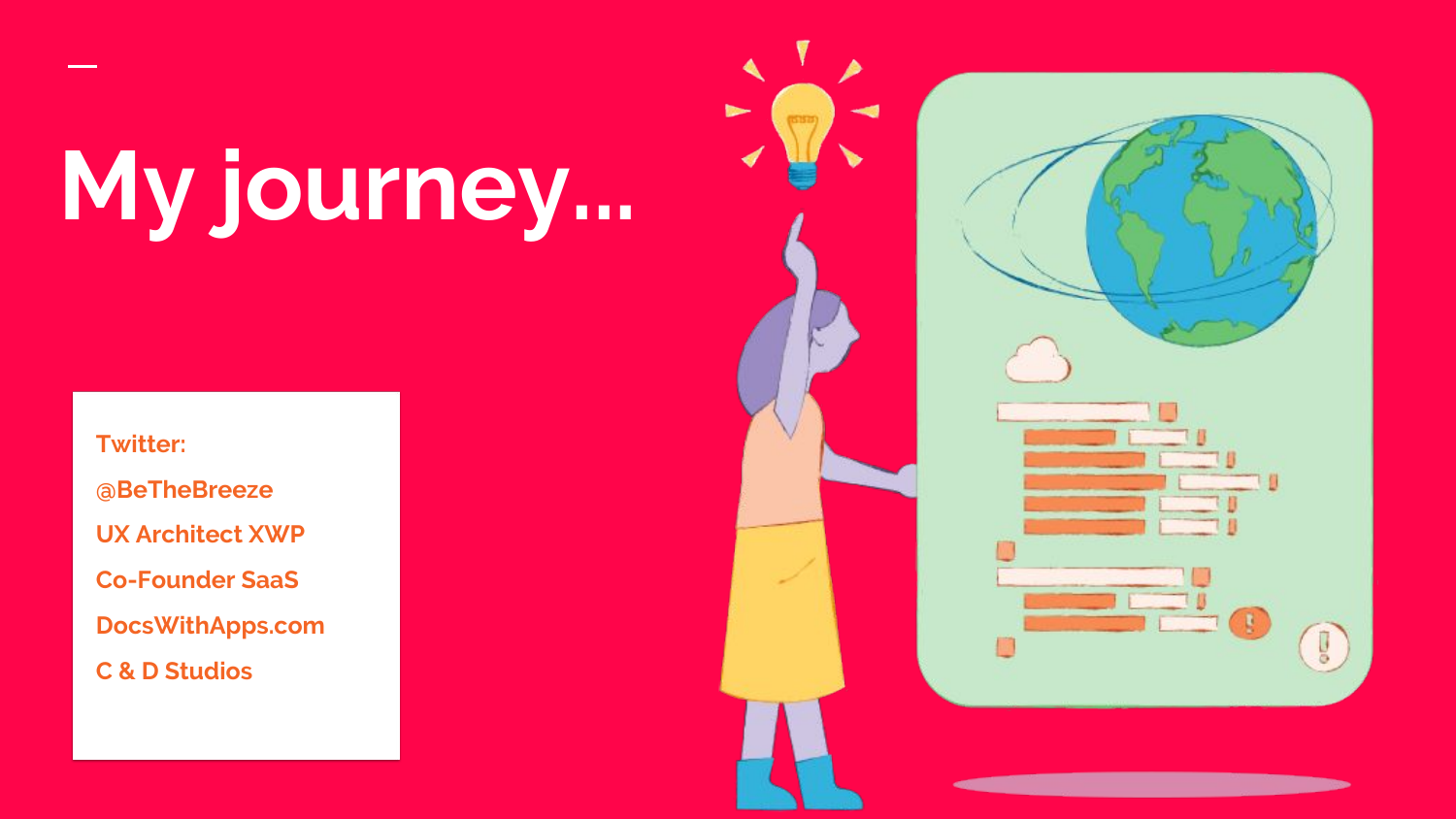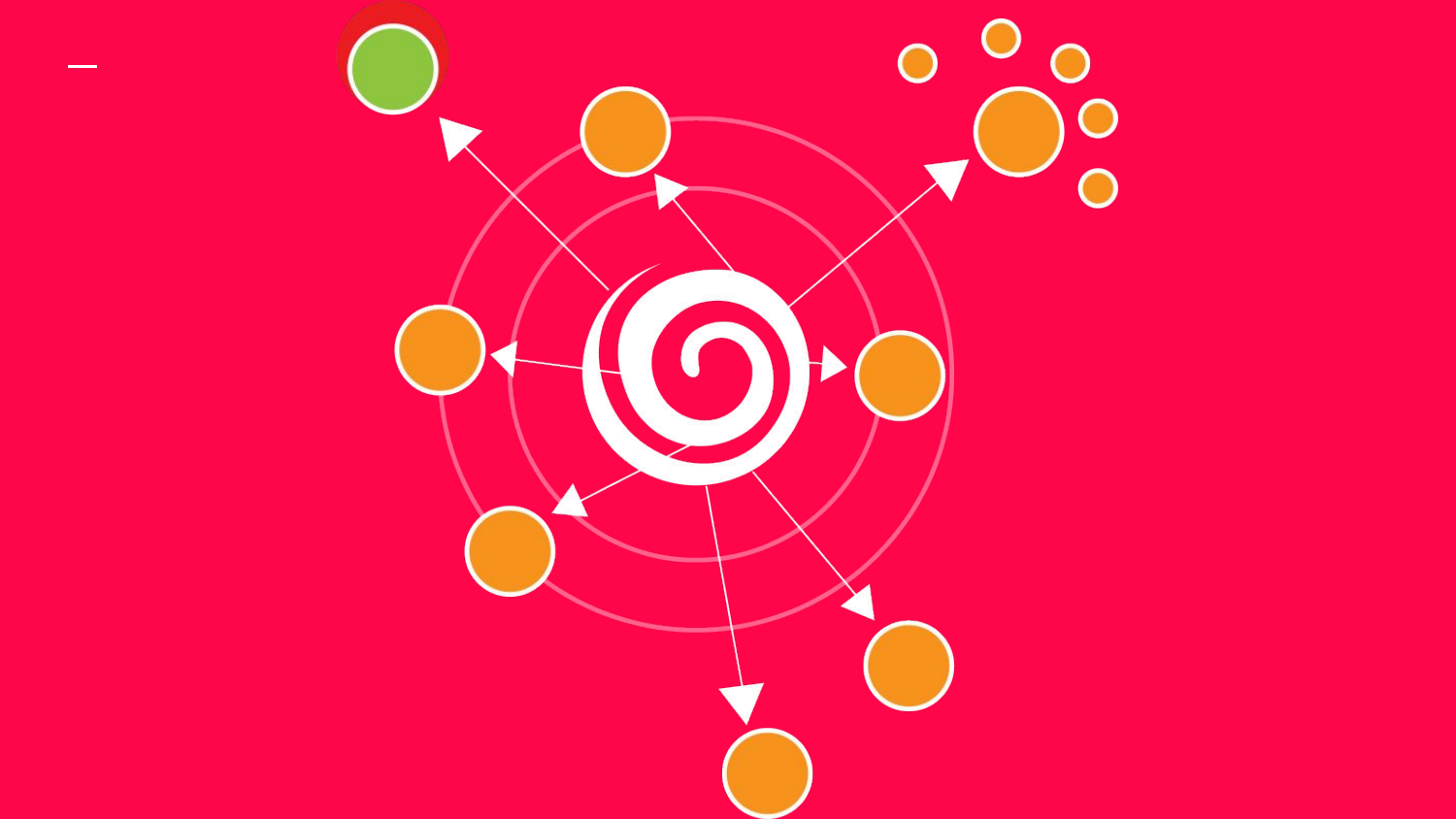Google Adwords Retargeting Ads Boost Social Social Groups Social Events RISK Walled-off Content SEM RUSH GOOGLE ANALYTICS COMPETITOR ANALYSIS USER RESEARCH PERSONAS **SCENARIOS**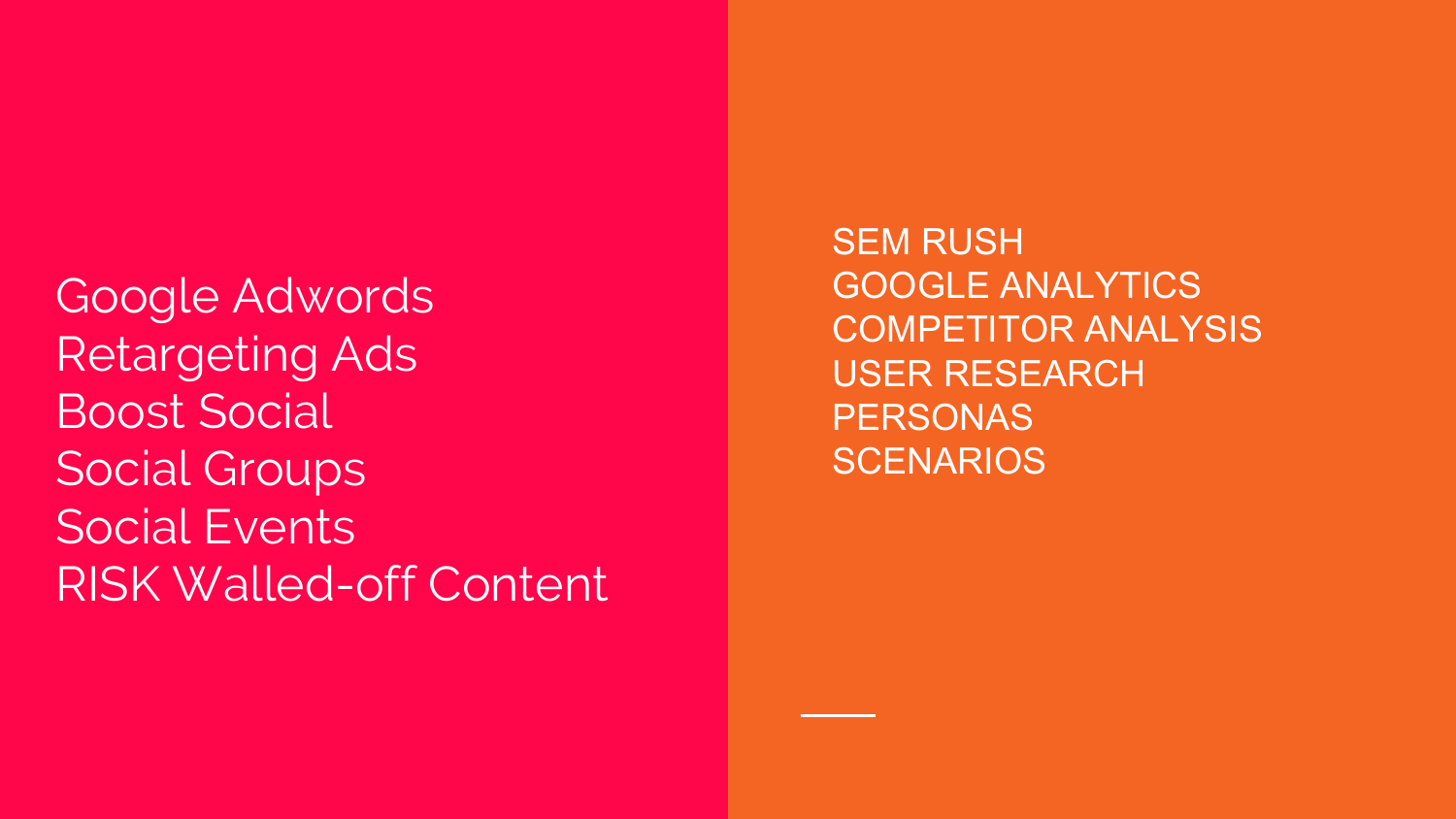### **Plugins & Theme**

Hosting

➔ **What** wordpress.org

➔ **What** wordpress.com

➔ Yoast, Google Analytics Dashboard for WP

(GADWP), Gravity Forms,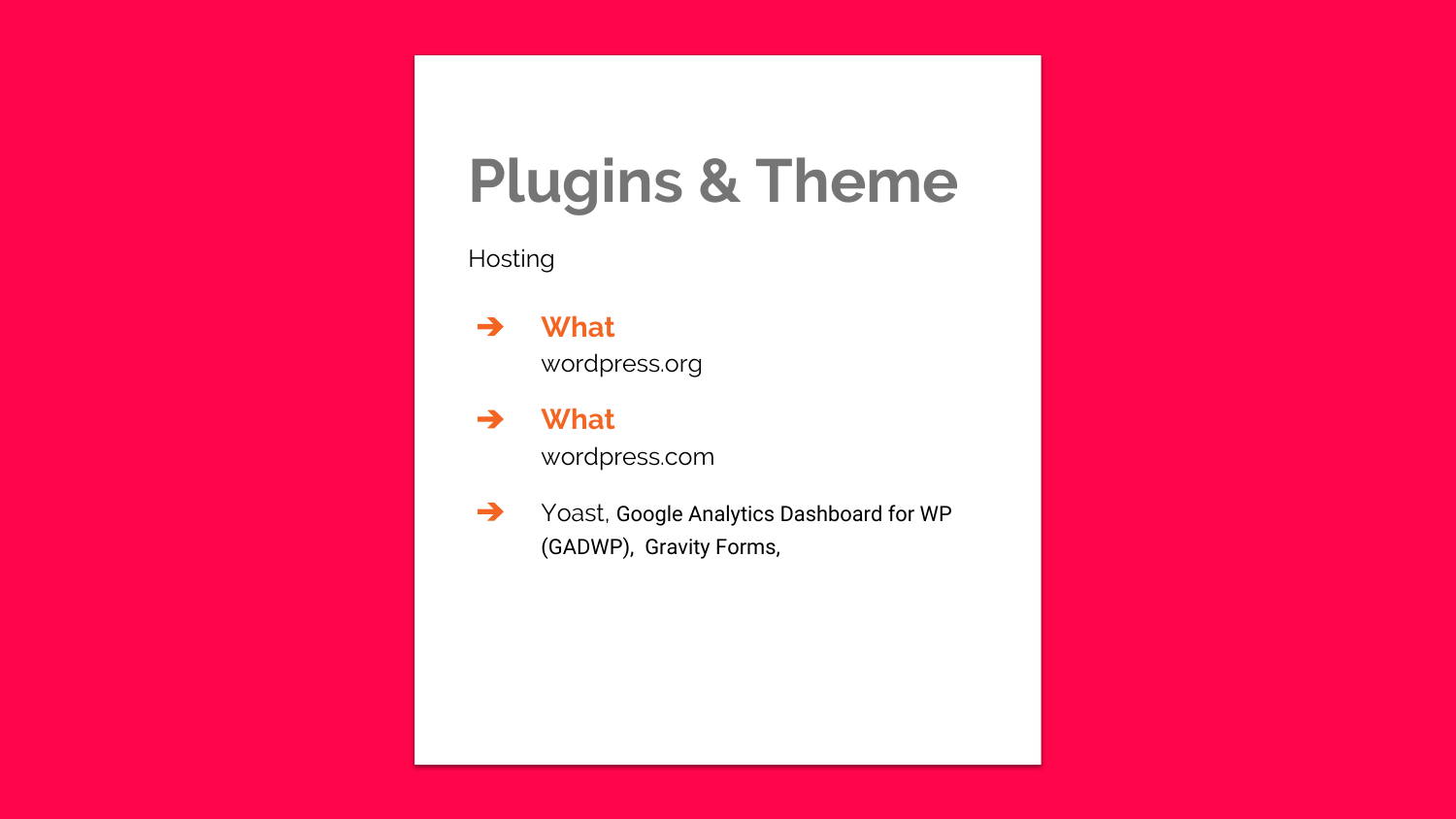## **Plugins!**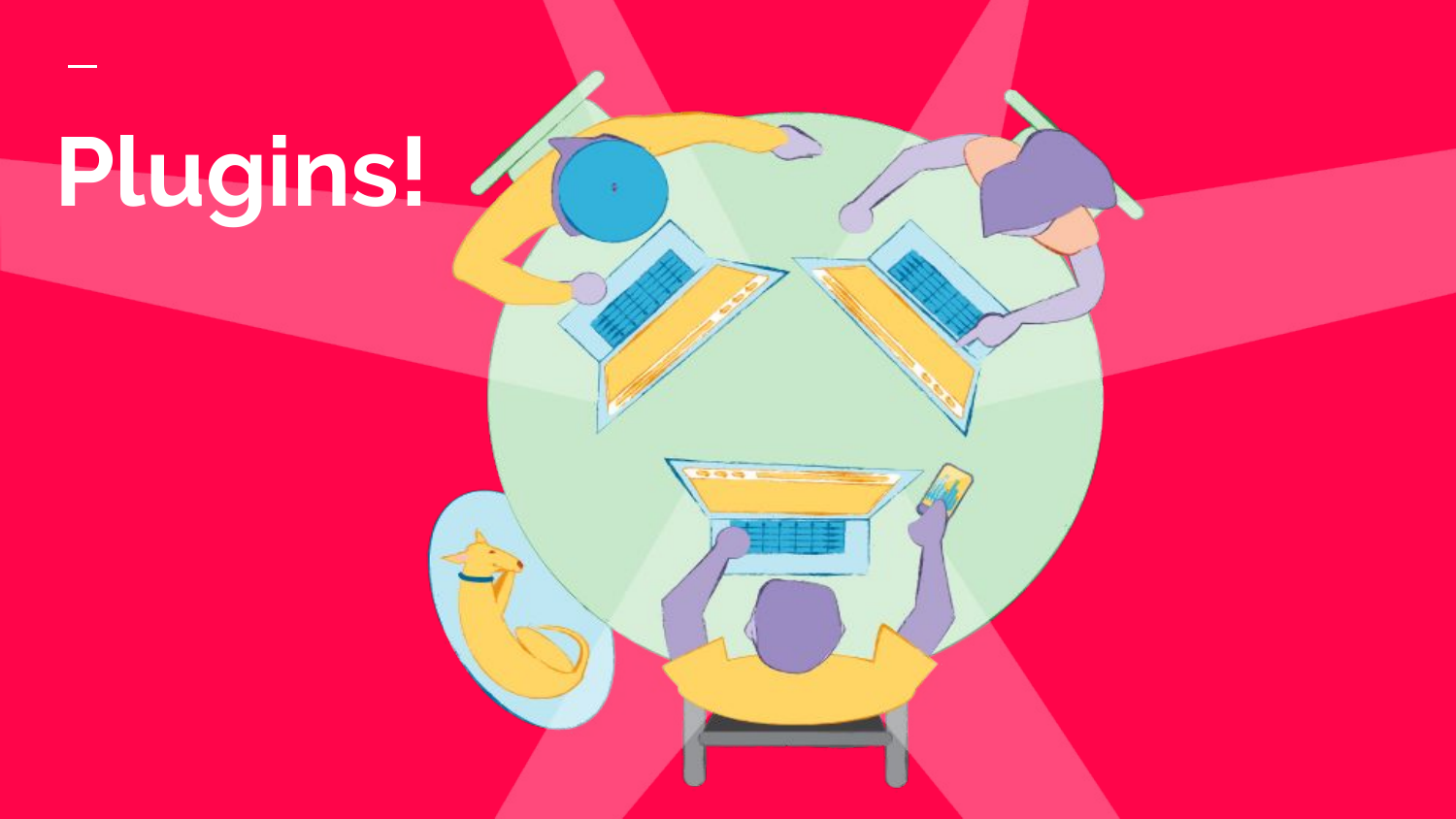## **The 3 things...**

**Create and publish original, quality content on a regular basis and optimize it.**

#### **Use imagery!**

Unsplash, paid stock, make your own. Never use without permission.

#### **Collaborate with like minded folks!**

Guest blogging - groups events… become an authority!

*You can do it!*